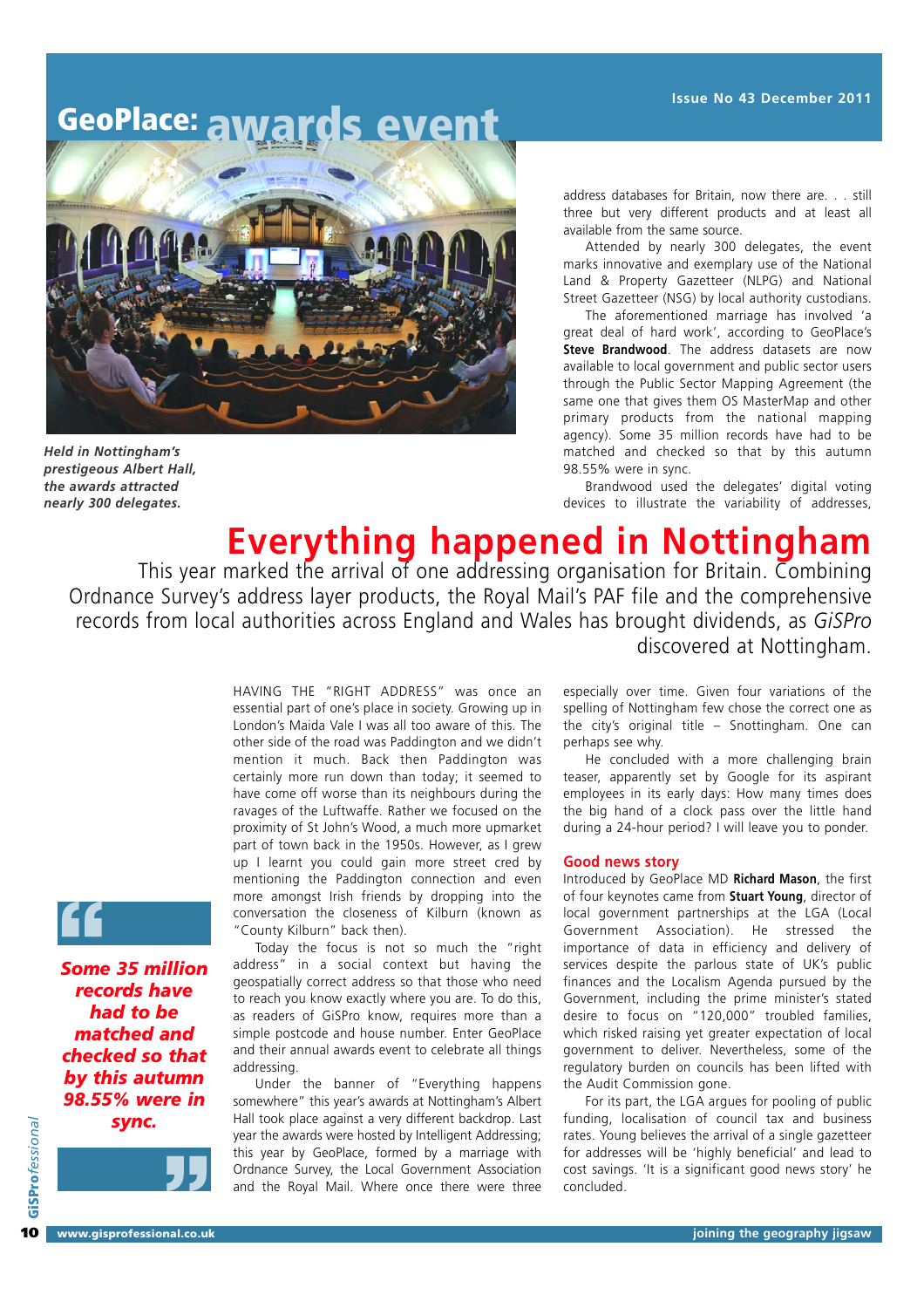### **GeoPlace: awards event**

As director of data collection and management **Neil Ackroyd** looks after some 550 staff at Ordnance Survey. He finds it very inspiring to see how local government uses location data. He paid tribute to the professionalism in GeoPlace, which has blended OS, Intelligent Addressing and local government staff. He welcomed the PSMA, believing it 'encourages OS to collaborate driven by a sustainable model.' He assured us of the value that Ordnance Survey places on address data through his personal engagement with government ministers to help them understand how addressing can be a key economic driver.

**Glenn Dobson** of Kingston upon Hull City Council is chair of the LSG regional custodians. He is a philosophical sort of fellow and posed an interesting quote from Giuseppe di Lampedusa's The Leopard: "If you want things to stay the same, then things will have to change". And things did seem to be changing. Quality is up in the 1.247 million streets identified in the NSG in 2010 and now refined to 1.235 million although he was unsure where the 12,638 streets had gone! Nevertheless, errors are down and there is better 'synchronicity' he said, citing Jung's theory of synschronicity. I think we'll leave the philosophy there.

**Andrew Young**, chair of LLPG regional chairs, reviewed the new relationships forged through the creation of GeoPlace, wondering if it was inspired by Monty Python, Ant & Dec or the Bionic Man & Wonder Woman, before settling on a homely image from another age when two men could share a bed without a hint of innuendo or double entendre, especially when one was Eric Morecombe with his pipe.

An all too brief Q&A session found delegates asking, how do custodians make the case for resources in these cash-strapped times? Hone your arguments down to an 'elevator pitch' so if you run into the chief exec or leader of the council and you're stuck in the lift for 30 seconds or so, you have all the arguments distilled into simple English. What happens to the profits from GeoPlace? They're all ploughed back in. And what will be the relationship between the NSG and OS's Integrated Transport Layer? No decision yet on that one.

The awards cover a disparate range of activities, from naming new streets to the integration of new technology. The categories also include: Finance, Integration, Technology, the Citizens Award and the obligatory Green Award. Delegates are also able to choose an overall winner. Several of the winners really were stand out entries and we offer more insight on these below.

#### **Big bang approach**

Barnsley MBC, winners of the CIPFA sponsored Finance Award to demonstrate real financial savings, adopted what they described as a "Big Bang" approach to rolling out their Local Land & Property





*plenty of time to network and visit the small exhibition. Left: LGA's Stuart Young believes a single gazetteer will be "highly beneficial".*

Gazetteer. In the words of custodian Riley Marsden it was 'nothing new, radical or clever'. But by developing a business case, in which a fixed-term investment in resources would yield cash and efficiency savings to the council, Marsden and his team were able to deliver £1 million expected savings over four years from waste collection route optimisation along with other benefits, including increased taxation income, of £20k per annum. Their work, which was achieved with two staff on 12 month fixed contracts, has also helped identify new opportunities from address integration like better call handling, electronic service delivery, GIS data analysis and enabling information to be made available to the public via a web-based property account. 'If we can do it anyone can' concluded Marsden.

### **Major challenge**

The Integration Award is meant to show how the National Gazetteers are linked to all council services or local partnerships and the benefits of this brings. Sponsored by SOCITM, the winner must have had a major integration challenge before they did any real work. It involved Bristol City, South Gloucestershire, Bath & North East Somerset, North Somerset Councils, Police, Fire & Ambulance Emergency Services, Primary Care Trusts & the NHS in the greater Bristol Area. The project, "Total Place Asset Mapping", was sponsored by the South West Regional Improvement and Efficiency Partnership. South Gloucestershire Council acted as overall project manager with Bristol City Council's Corporate

**"**

*. . . how do custodians make the case for resources in these cashstrapped times?* **"**

**11**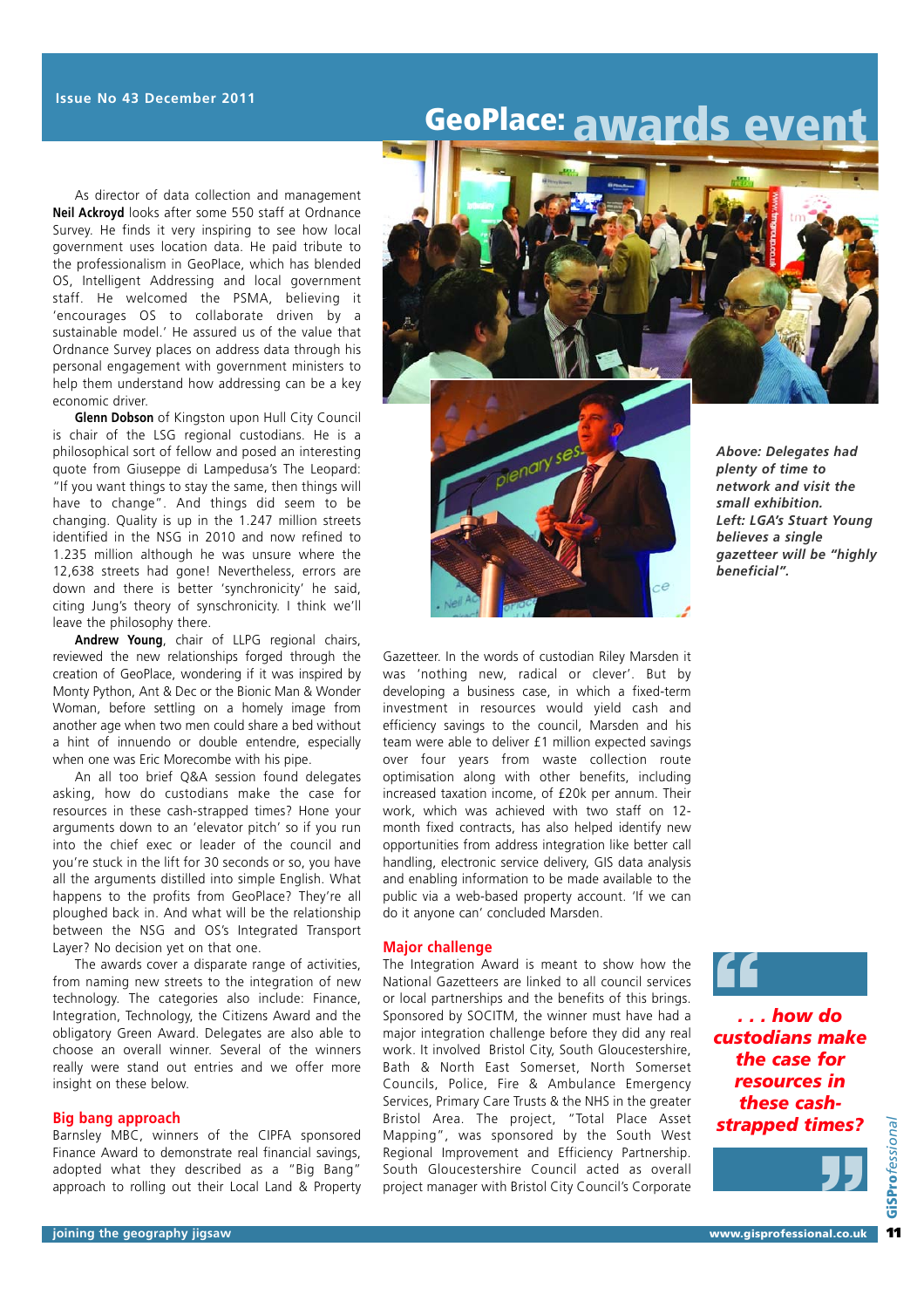

**Correct and geospatially positioned addressing has the potential to deliver significant cost savings across the public sector. A single definitive database will assist with the streamlining of services, reducing duplication and facilitating partnership working with private and third sector delivery bodies. By synchronising data and processes nationally, significant cost savings can be achieved by eliminating the need for users to undertake data matching of different datasets.**

**Following the creation of the joint venture earlier this year between Ordnance Survey and the Local Government Group, GeoPlace has announced three new addressing products, which will be available to the public sector under the Public Sector Mapping Agreement (PSMA).**

- **AddressBase Premium a detailed view of an address and its lifecycle by providing information relating to an address or property from creation to retirement. It contains local authority, Ordnance Survey and Royal Mail addresses structured in a relational database model based around the Unique Property Reference Number (UPRN), current (approved) addresses, and alternatives for current addresses (reflecting the changes in addresses), provisional addresses (proposed planning developments) and historic information for addresses (including historic alternatives) where available. Objects without a postal address (OWPAs) and cross references to the OS MasterMap topographic identifiers (TOIDs) are also included.**
- **AddressBase Plus contains current properties and addresses sourced from local authorities, Ordnance Survey and Royal Mail matched to the UPRN and structured in a flat file model. It includes OWPAs, such as subdivided properties, places of worship and community centres. It also enables location an address or property on a map by cross referencing with OS MasterMap Topography and Integrated Transport Network Layers' TOID references.**
- **AddressBase contains Royal Mail PAF addresses (25.2 million for England and Wales), both commercial and residential, matched to the local authority UPRN and structured in a flat file model. This allows users to link additional information about a property to a single address. It also provides an enhancement to PAF data by assigning an X and Y coordinate to every address.**

**All three products are maintained from the best parts of local government's National Land and Property Gazetteer (NLPG), Ordnance Survey's OS MasterMap Address Layer 2 products and the Royal Mail Postcode Address File (PAF).**

The work required the various participants' major property assets to be plotted on a single layer and made available through a web-based GIS and thereby achieve better and more flexible use of public sector assets across the sub-region. Potential savings of £1.5 million per annum are expected from this work over the next ten years.

#### **Open source win**

The Technology Award sponsored by UK Location looks for innovative examples of the application of technology using the National Gazetteers. This is a hotly contested section but the winners were not just the judges' choice but the delegates' overall choice of winners too. Quite an achievement.

Chimp is a dynamic gazetteer-generator with an integrated extract, transform and load tool. It was developed exclusively using web-based open source software by West Midlands Fire Service. It can



*Above: Chimp was developed entirely inhouse using open source technology.*



*Chimp has significantly reduced software costs, avoided vendor lock-in and enabled a collaborative approach to software development.*